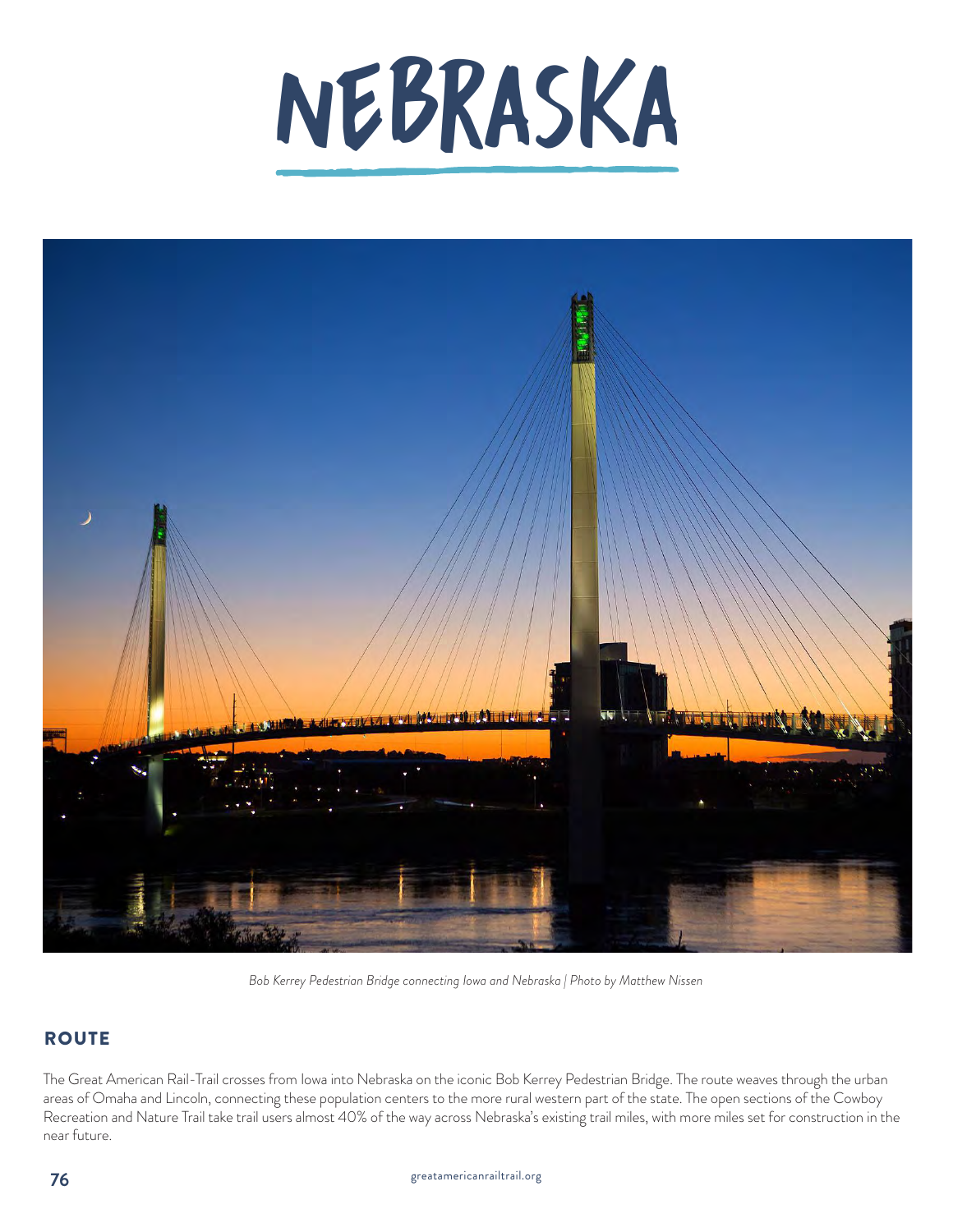## TABLE 18 GREAT AMERICAN RAIL-TRAIL MILEAGE IN NEBRASKA

| Total Great American Rail-Trail Existing Trail Miles in Neb. (% of Total State Mileage) | 307.3(52.0%) |
|-----------------------------------------------------------------------------------------|--------------|
| Total Great American Rail-Trail Trail Gap Miles in Neb. (% of Total State Mileage)      | 283.2(48.0%) |
| Total Trail Gaps in Neb.                                                                | l 10         |
| Total Great American Rail-Trail Miles in Neb.                                           | 590.5        |

## TABLE 19 GREAT AMERICAN RAIL-TRAIL ROUTE THROUGH NEBRASKA

| <b>Existing Trail or Trail Gap Name</b>                              | Length in Neb. Along<br><b>Great American</b><br><b>Rail-Trail (in Miles)</b> | <b>Existing Trail or Trail Gap Name</b>                                                | Length in Neb. Along<br><b>Great American</b><br>Rail-Trail (in Miles) |
|----------------------------------------------------------------------|-------------------------------------------------------------------------------|----------------------------------------------------------------------------------------|------------------------------------------------------------------------|
| Bob Kerrey Pedestrian Bridge                                         | 0.2                                                                           | Oak Lake Connector Trail                                                               | 0.8                                                                    |
| TRAIL GAP 51 - "Baby Bob" Bridge Extension<br>(Omaha)                | 0.1                                                                           | North 1st Street Trail                                                                 | 1.5                                                                    |
| TRAIL GAP 52 - Burt Street Trail Extension                           | 0.9                                                                           | Superior Street Trail                                                                  | 0.2                                                                    |
| (Omaha)                                                              |                                                                               | Highlands Trail                                                                        | 1.3                                                                    |
| <b>Burt Street Trail</b>                                             | 0.7                                                                           | TRAIL GAP 56 - Lincoln to Valparaiso                                                   | 17.4                                                                   |
| <b>Turner Boulevard Trail</b>                                        | 2.1                                                                           | Oak Creek Trail                                                                        | 13.0                                                                   |
| TRAIL GAP 53 - Turner Boulevard Trail<br>Extension (Omaha) COMPLETED |                                                                               | TRAIL GAP 57a - Brainard to Columbus                                                   | 25.7                                                                   |
| Field Club Trail                                                     | 1.4                                                                           | Third Avenue Viaduct Trail                                                             | 0.8                                                                    |
| South Omaha Trail                                                    | 3.7                                                                           | TRAIL GAP 57b - Columbus                                                               | 3.9                                                                    |
| Keystone Trail                                                       | 5.6                                                                           | Robert White Trail                                                                     | 1.5                                                                    |
| West Papio Trail                                                     | 5.7                                                                           | <b>Bob Lake Trail</b>                                                                  | 1.2                                                                    |
| <b>Walnut Creek Lake Trail</b>                                       | 2.6                                                                           | TRAIL GAP 57c - Columbus to Norfolk                                                    | 44.4                                                                   |
| TRAIL GAP 54 - Papillion to Springfield                              | 3.5                                                                           | Cowboy Recreation and Nature Trail<br>(Norfolk to Valentine)                           | 202.1                                                                  |
| MoPac Trail (Springfield)                                            | 13.2                                                                          | TRAIL GAP 58 - Cowboy Recreation and                                                   | 90.0                                                                   |
| Platte River Connection                                              | 1.5                                                                           | Nature Trail Extension (Valentine to Gordon)                                           |                                                                        |
| TRAIL GAP 55 - MoPac Connector (South Bend<br>to Wabash)             | 9.4                                                                           | Cowboy Recreation and Nature Trail<br>(Gordon to Rushville)                            | 16.6                                                                   |
| MoPac East Trail                                                     | 20.7                                                                          | TRAIL GAP 59a - Cowboy Recreation and<br>Nature Trail Extension (Rushville to Chadron) | 25.2                                                                   |
| MoPac Trail West                                                     | 6.1                                                                           | TRAIL GAP 59b - Cowboy Trail Connection                                                | 6.4                                                                    |
| Antelope Valley Trail                                                | 1.0                                                                           | (Chadron)<br>TRAIL GAP 60 - Chadron to Crawford                                        | 23.8                                                                   |
| Salt Creek Levee Trail                                               | 1.0                                                                           |                                                                                        |                                                                        |
|                                                                      |                                                                               | White River Trail                                                                      | 2.8                                                                    |
|                                                                      |                                                                               | TRAIL GAP 61 - White River Trail Extension<br>(Crawford to Neb.-Wyo. State Line)       | 32.5                                                                   |
|                                                                      |                                                                               | Total Miles   590.5                                                                    |                                                                        |

*Existing Trail Miles 307.3*

*Trail Gap Miles 283.2*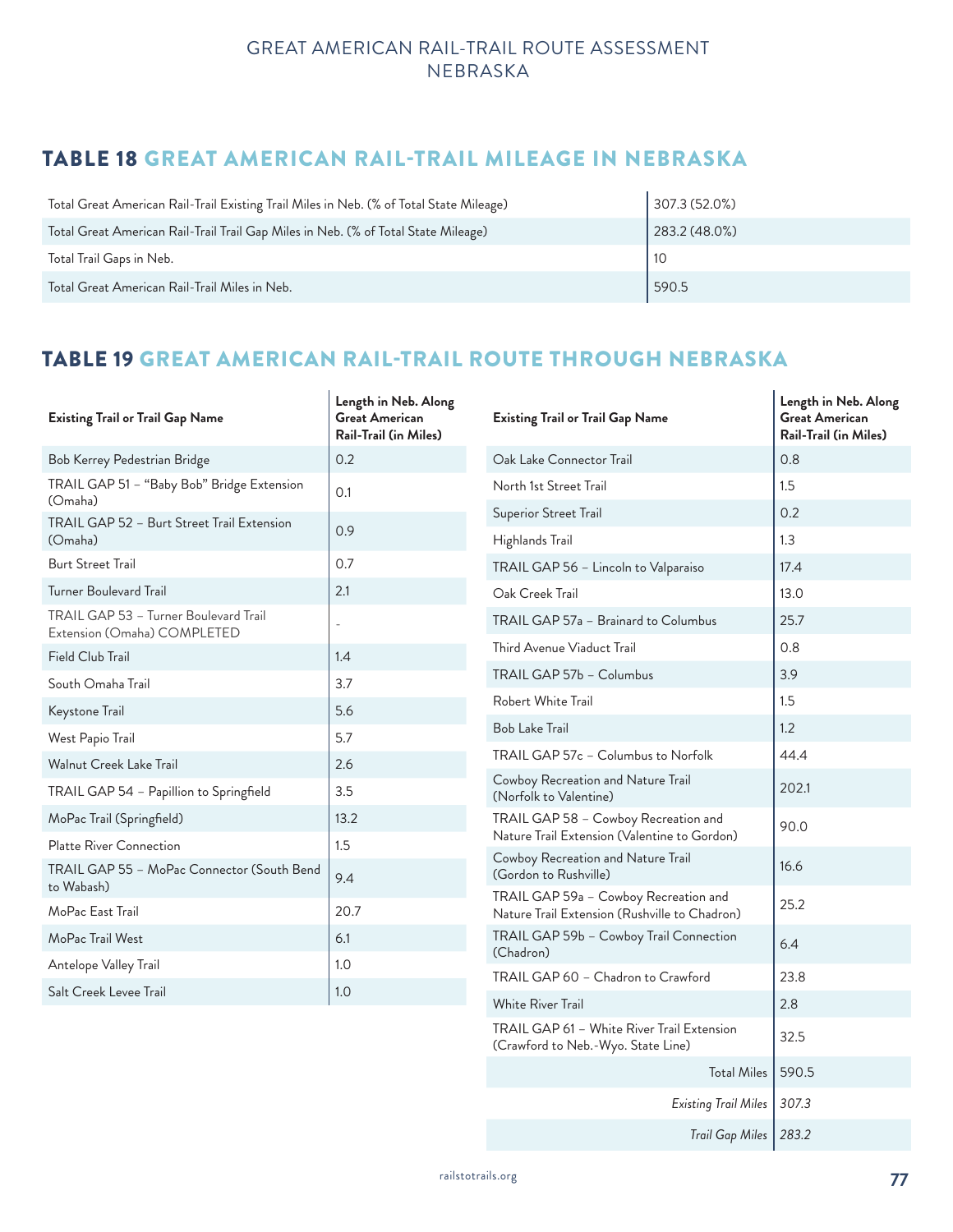

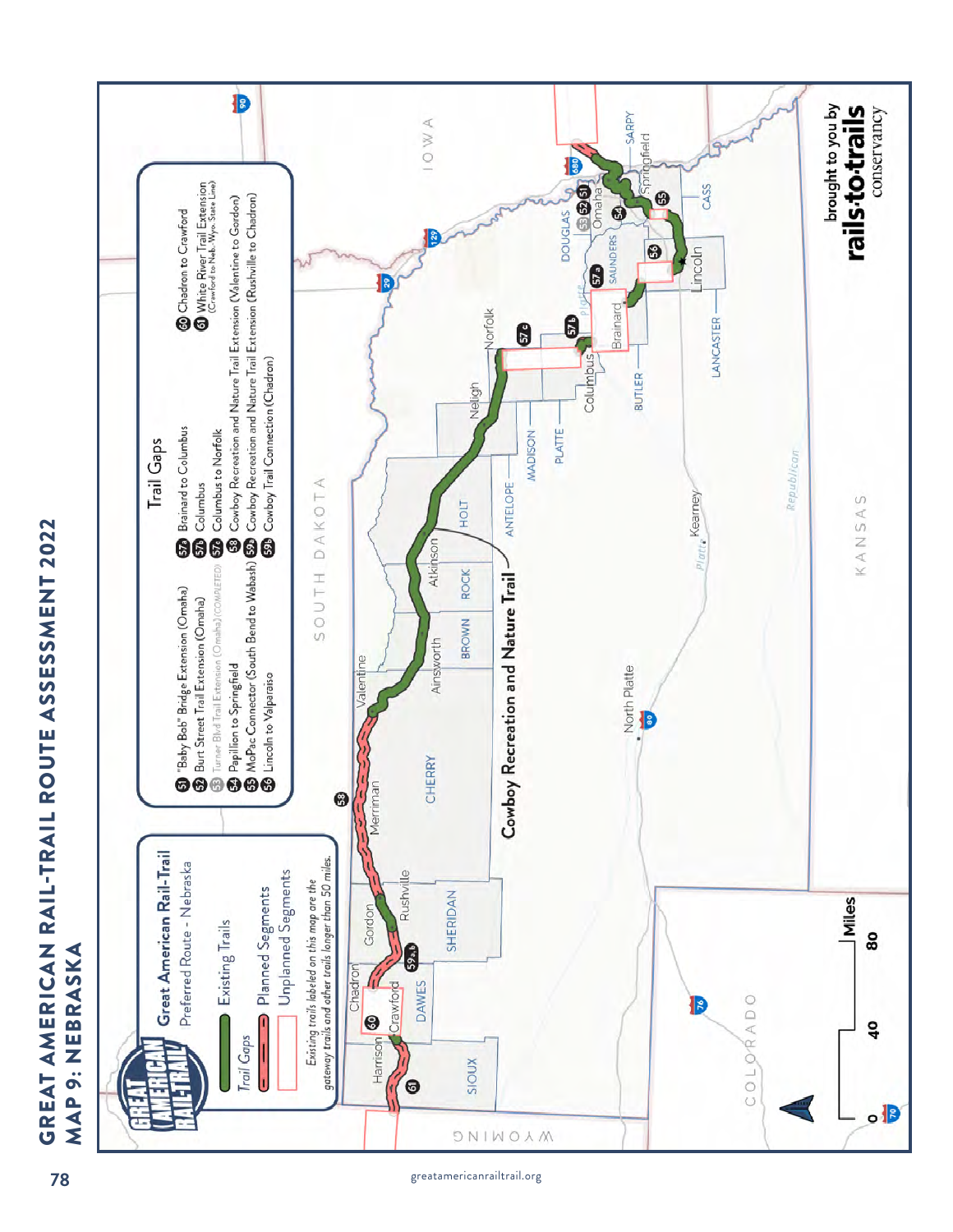## BOB KERREY PEDESTRIAN BRIDGE

| Total Length (in Miles)                                               | 0.5                                                                                                                |
|-----------------------------------------------------------------------|--------------------------------------------------------------------------------------------------------------------|
| Total Length Along Great<br>American Rail-Trail in Neb.<br>(in Miles) | 0.2                                                                                                                |
| <b>Trail Type</b>                                                     | Greenway                                                                                                           |
| Surface Type                                                          | Concrete                                                                                                           |
| Trail Manager                                                         | Council Bluffs Parks & Recreation, Omaha<br>Parks & Recreation, Papio-Missouri River<br>Natural Resources District |
| Website                                                               | · councilbluffs-ia.gov/2178/bob-kerrey-<br>pedestrian-bridge<br>· visitomaha.com/bob                               |
| TrailLink Map                                                         | traillink.com/trail/bob-kerrey-pedestrian-bridge                                                                   |

The Bob Kerrey Pedestrian Bridge, discussed in more detail in the Iowa chapter of this report, has become a major community landmark, with a planned extension into Omaha in the works. The bridge is lit at night to provide a safe and attractive connection throughout the day and night. Visitors taking the bridge into Omaha can travel about a half-mile south along the Omaha Riverfront Trail to the Omaha Visitors Center to learn more about Omaha and what it has to offer. People continuing along the Great American Rail-Trail will head west into Omaha along the planned "Baby Bob" bridge extension, described below.

### TRAIL GAP 51 – "BABY BOB" BRIDGE EXTENSION (OMAHA)

The Bob Kerrey Pedestrian Bridge currently ends on the Omaha, Nebraska, side of the Missouri River at Lewis & Clark Landing, connecting trail users to the Omaha Riverfront Trail running along the Missouri River. The current configuration of roads and railroads just to the west of this landing makes it difficult for trail users to access the bridge from downtown Omaha.

The city of Omaha plans to extend the Bob Kerrey Pedestrian Bridge 0.1 mile over Riverfront Drive and the railroad tracks to a planned trail extension along Mike Fahey Street. The North Downtown Riverfront Pedestrian Connector Bridge (or "Baby Bob") is listed in Omaha's 2021– 2026 Capital Improvement Program. The bridge extension is in the final design stages. Construction is slated to begin in 2022 with a completion date anticipated in 2023.

### TRAIL GAP 52 – BURT STREET TRAIL EXTENSION (OMAHA)

The city of Omaha plans to extend the existing Burt Street Trail 0.9 mile from its current western terminus at North 20th Street eastward to connect to the "Baby Bob" bridge extension. The trail will follow Burt Street to CHI Health Center Omaha, where the "Baby Bob" bridge extension is to connect at the end of Mike Fahey Street. Bike Walk Nebraska is working locally to explore an on-street protected bike lane along Burt Street that could also help make this connection.

## BURT STREET TRAIL

| Total Length (in Miles)                                               | 0.7                                    |
|-----------------------------------------------------------------------|----------------------------------------|
| Total Length Along Great<br>American Rail-Trail in Neb.<br>(in Miles) | 0.7                                    |
| <b>Trail Type</b>                                                     | Greenway                               |
| Surface Type                                                          | Concrete                               |
| Trail Manager                                                         | Omaha Parks & Recreation               |
| Website                                                               | parks.cityofomaha.org/parks/trails     |
| TrailLink Map                                                         | traillink.com/trail/burt-street-trail- |

The existing Burt Street Trail runs 0.7 mile between North 20th and North 30th streets in Omaha. The trail is a shared-use path that parallels Burt Street on the south side of the road. It is largely wide enough to accommodate both bicycle and pedestrian traffic, though there are small sections that narrow to a normal sidewalk width. This pathway provides a connection on the north side of the Creighton University campus.

# TURNER BOULEVARD TRAIL

| Total Length (in Miles)                                               | 2.2                                        |
|-----------------------------------------------------------------------|--------------------------------------------|
| Total Length Along Great<br>American Rail-Trail in Neb.<br>(in Miles) | 2.1                                        |
| <b>Trail Type</b>                                                     | Greenway                                   |
| Surface Type                                                          | Asphalt, concrete                          |
| Trail Manager                                                         | Omaha Parks & Recreation                   |
| Website                                                               | parks.cityofomaha.org/parks/trails         |
| TrailLink Map                                                         | traillink.com/trail/turner-boulevard-trail |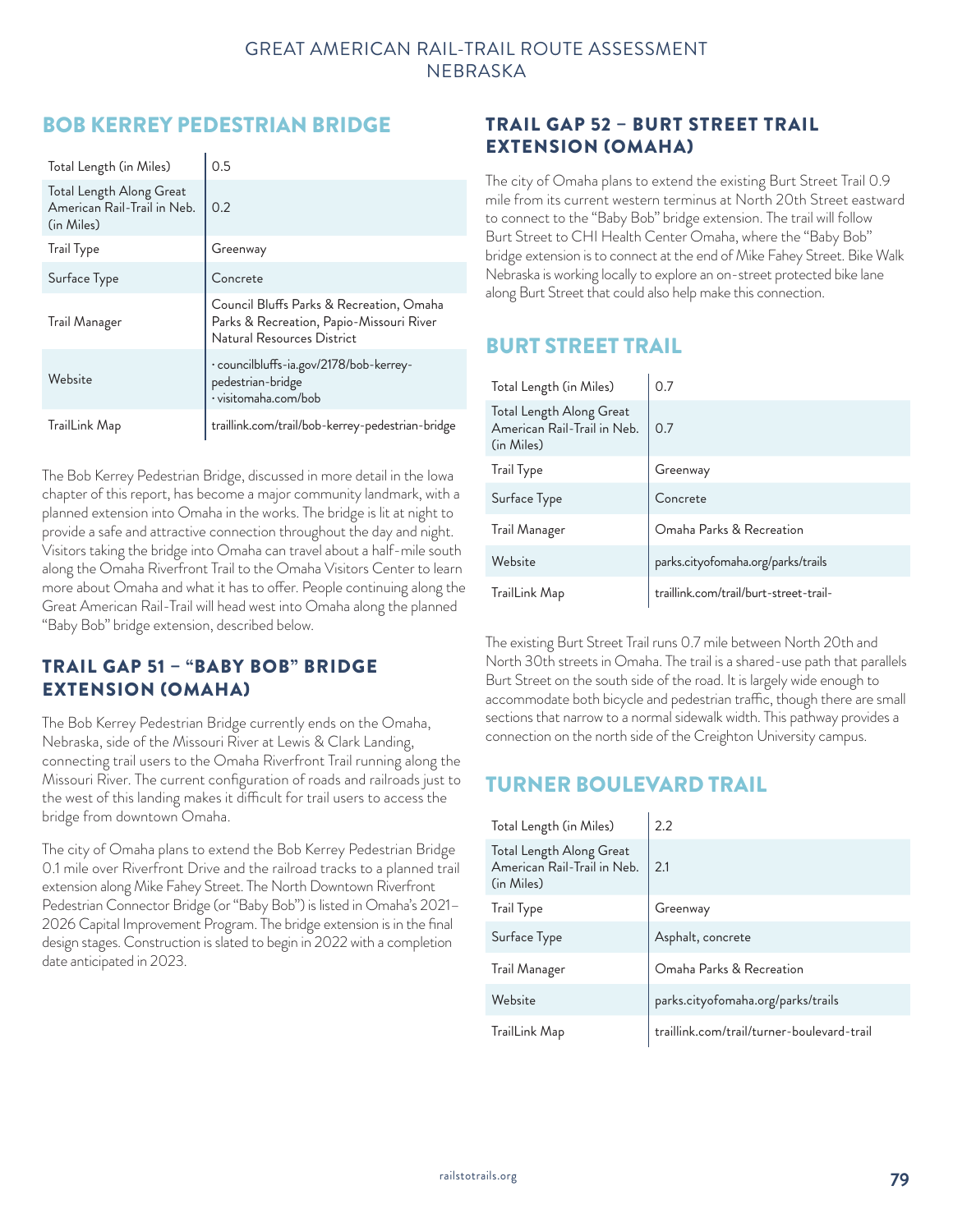

*MoPac Trail East in Nebraska | Photo by TrailLink user dimitri.hunter*

The Turner Boulevard Trail connects to the Burt Street Trail at North 30th Street in Omaha. The Turner Boulevard Trail currently travels 2.2 miles. The Turner Boulevard Trail will host the Great American Rail-Trail for 2.1 miles, spanning the intersection of North 30th and Burt streets to Pacific Street at the Field Club of Omaha. The trail is a shared-use path that runs along the west side of North 30th Street and Turner Boulevard, winding past several parks and neighborhoods and ending at the Field Club of Omaha.

### TRAIL GAP 53 – TURNER BOULEVARD TRAIL EXTENSION (OMAHA) COMPLETED

A 0.3-mile extension of the Turner Boulevard Trail was completed in 2021 along Pacific Street to connect to the Field Club Trail.

# FIELD CLUB TRAIL

| Total Length (in Miles)                                               | 1.8                                  |
|-----------------------------------------------------------------------|--------------------------------------|
| Total Length Along Great<br>American Rail-Trail in Neb.<br>(in Miles) | 1.4                                  |
| <b>Trail Type</b>                                                     | Greenway, rail-trail                 |
| Surface Type                                                          | Concrete                             |
| Trail Manager                                                         | Omaha Parks & Recreation             |
| Website                                                               | parks.cityofomaha.org/parks/trails   |
| TrailLink Map                                                         | traillink.com/trail/field-club-trail |

The Field Club Trail travels 1.8 miles from the intersection of South 39th and Leavenworth streets south to the northern terminus of the South Omaha Trail at Vinton Street. Of this trail, 1.4 miles beginning at the end of the Turner Boulevard Trail Extension will provide a connection through Omaha and the Hanscom Park neighborhood for the Great American Rail-Trail. The Field Club Trail occupies an old railroad bed that runs for 2 miles and lies 30 feet below grade.

## SOUTH OMAHA TRAIL

| Total Length (in Miles)                                               | 3.7                                                                      |
|-----------------------------------------------------------------------|--------------------------------------------------------------------------|
| Total Length Along Great<br>American Rail-Trail in Neb.<br>(in Miles) | 3.7                                                                      |
| <b>Trail Type</b>                                                     | Rail-trail                                                               |
| Surface Type                                                          | Concrete                                                                 |
| Trail Manager                                                         | Omaha Parks & Recreation                                                 |
| Website                                                               | papionrd.org/recreation-wildlife/parks-and-<br>trails/metro-omaha-trails |
| TrailLink Map                                                         | traillink.com/trail/south-omaha-trail                                    |

The South Omaha Trail connects the Field Club Trail to the Keystone Trail at its crossing of Little Papillion Creek. The South Omaha Trail is built on a former Chicago and North Western Transportation Company corridor with an old trestle crossing South 60th Street. The city of Omaha installed a pedestrian hybrid beacon signal at the busy at-grade crossing of South 50th Street to allow for safer crossing.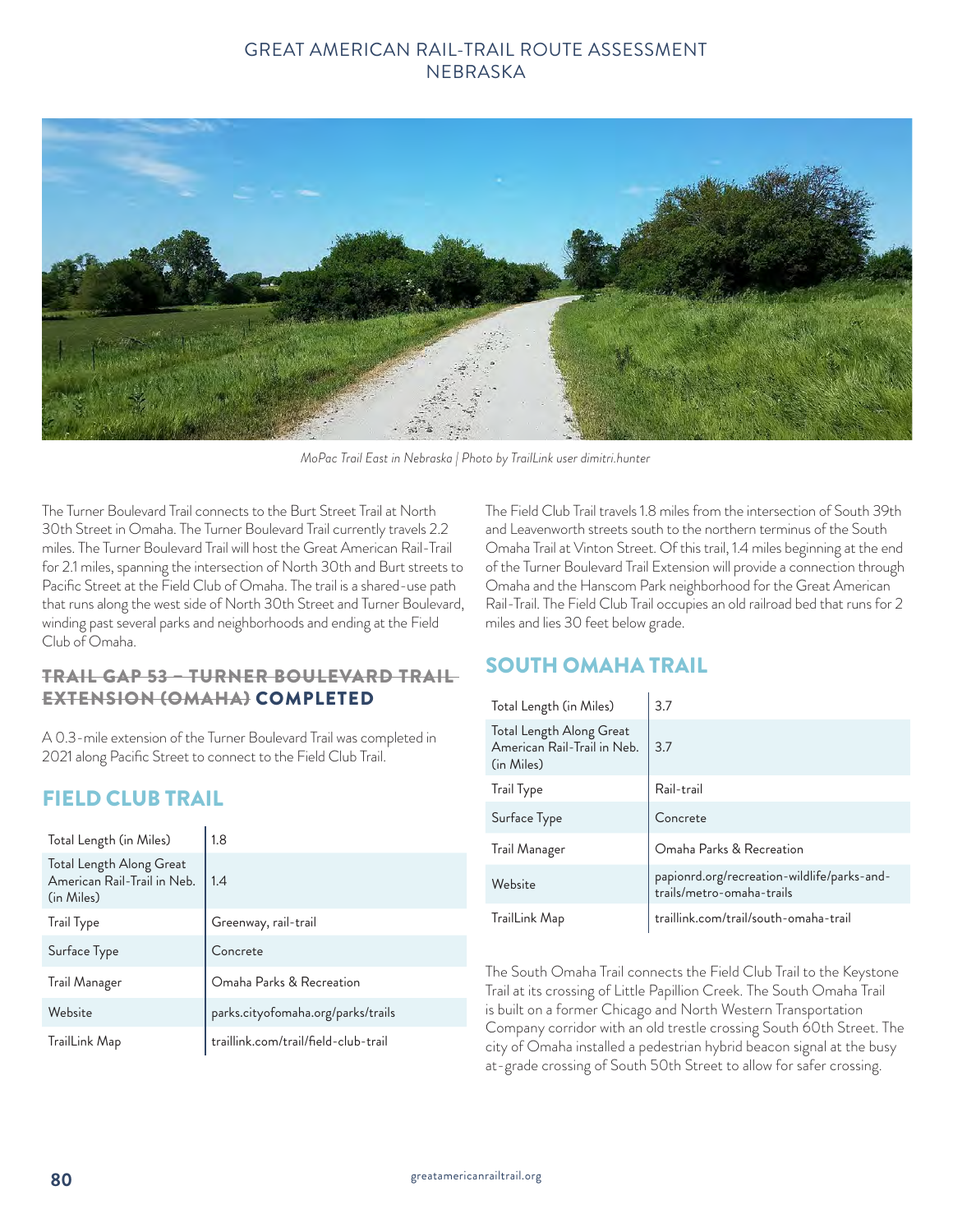## KEYSTONE TRAIL

| Total Length (in Miles)                                               | 15.0                                                                                                       |
|-----------------------------------------------------------------------|------------------------------------------------------------------------------------------------------------|
| Total Length Along Great<br>American Rail-Trail in Neb.<br>(in Miles) | 5.6                                                                                                        |
| Trail Type                                                            | Greenway, rail-trail                                                                                       |
| Surface Type                                                          | Concrete                                                                                                   |
| Trail Manager                                                         | Bellevue Parks Department, Omaha Parks<br>& Recreation, Papio-Missouri River Natural<br>Resources District |
| Website                                                               | papionrd.org/recreation-wildlife/parks-and-<br>trails/metro-omaha-trails                                   |
| TrailLink Map                                                         | traillink.com/trail/keystone-trail                                                                         |

The South Omaha Trail connects to the Keystone Trail at its crossing of Little Papillion Creek, though the Keystone Trail continues several miles north through much of western Omaha. The Keystone Trail partially follows the banks of Papillion Creek atop the flood control levees, while the remaining 2.3 miles are along an old rail corridor. The Great American Rail-Trail will turn west once the Keystone Trail intersects the West Papio Trail near South 36th Street at its crossing of Big Papillion Creek in Bellevue, though the Keystone Trail itself continues south to the Bellevue Loop Trail.

## WEST PAPIO TRAIL

| Total Length (in Miles)                                               | 22.9                                                                         |
|-----------------------------------------------------------------------|------------------------------------------------------------------------------|
| Total Length Along Great<br>American Rail-Trail in Neb.<br>(in Miles) | 5.7                                                                          |
| <b>Trail Type</b>                                                     | Greenway, rail-trail                                                         |
| Surface Type                                                          | Concrete                                                                     |
| Trail Manager                                                         | Omaha Parks & Recreation, Papio-Missouri<br>River Natural Resources District |
| Website                                                               | papionrd.org/recreation-wildlife/parks-and-<br>trails/metro-omaha-trails     |
| TrailLink Map                                                         | traillink.com/trail/west-papio-trail                                         |

The West Papio Trail connects at its eastern end to the Keystone Trail and continues west toward the city of Elkhorn through the city of Papillion, following West Papillion Creek. At the western edge of Papillion, the Great American Rail-Trail will head south along South 96th Street toward the Walnut Creek Lake and Recreation Area to eventually connect to the MoPac Trail. The Great American Rail-Trail will make a brief on-street jog westward along Santa Fe Circle to access a trail underpass to safely cross underneath the busy state Route 370. The West Papio Trail will host the Great American Rail-Trail for 5.7 miles between the Keystone Trail and Papillion.

# WALNUT CREEK LAKE TRAIL

| Total Length (in Miles)                                               | 3.3                                                                         |
|-----------------------------------------------------------------------|-----------------------------------------------------------------------------|
| Total Length Along Great<br>American Rail-Trail in Neb.<br>(in Miles) | 2.6                                                                         |
| Trail Type                                                            | Greenway                                                                    |
| Surface Type                                                          | Boardwalk, concrete                                                         |
| Trail Manager                                                         | City of Papillion, Papio-Missouri River Natu-<br>ral Resources District     |
| Website                                                               | papillion.org/facilities/facility/details/walnut-<br>creekrecreationarea-14 |
| TrailLink Map                                                         | traillink.com/trail/walnut-creek-lake-trail-                                |

The West Papio Trail connects to a trail system at Walnut Creek Lake, a 105-acre reservoir and mixed-use recreation area in Papillion. The lake and recreation area are under the management of the Papio-Missouri River Natural Resources District. The paved loop around Walnut Creek Lake is 3.3 miles and is complete with amenities including a campground, restrooms, water fountains and an equestrian trail.

## TRAIL GAP 54 – PAPILLION TO SPRINGFIELD

The Omaha metropolitan area has long been interested in completing a trail connection between the Walnut Creek Lake Trail and the MoPac Trail. A distinct trail corridor has not yet been identified. In the meantime, people who would like to travel between the trails can use Schram Road. This approximately 3.5-mile connection passes through farmland along an unpaved, low-volume county road. Gravel roads such as this can provide a low-stress bicycling experience and require the same equipment that would be needed on an unpaved rail-trail, such as many of those included in the Great American Rail-Trail route. When a trail connection to fill this gap is identified, the route of the Great American Rail-Trail will be adjusted to use that corridor. In the meantime, Schram Road can provide an appropriate interim on-road connector.

# MoPAC TRAIL (SPRINGFIELD)

| Total Length (in Miles)                                               | 13.2                                                                     |
|-----------------------------------------------------------------------|--------------------------------------------------------------------------|
| Total Length Along Great<br>American Rail-Trail in Neb.<br>(in Miles) | 13.2                                                                     |
| <b>Trail Type</b>                                                     | Rail-trail                                                               |
| Surface Type                                                          | Crushed stone                                                            |
| Trail Manager                                                         | Papio-Missouri River Natural Resources<br>District                       |
| Website                                                               | papionrd.org/recreation-wildlife/parks-and-<br>trails/metro-omaha-trails |
| TrailLink Map                                                         | traillink.com/trail/mopac-trail-(springfield)                            |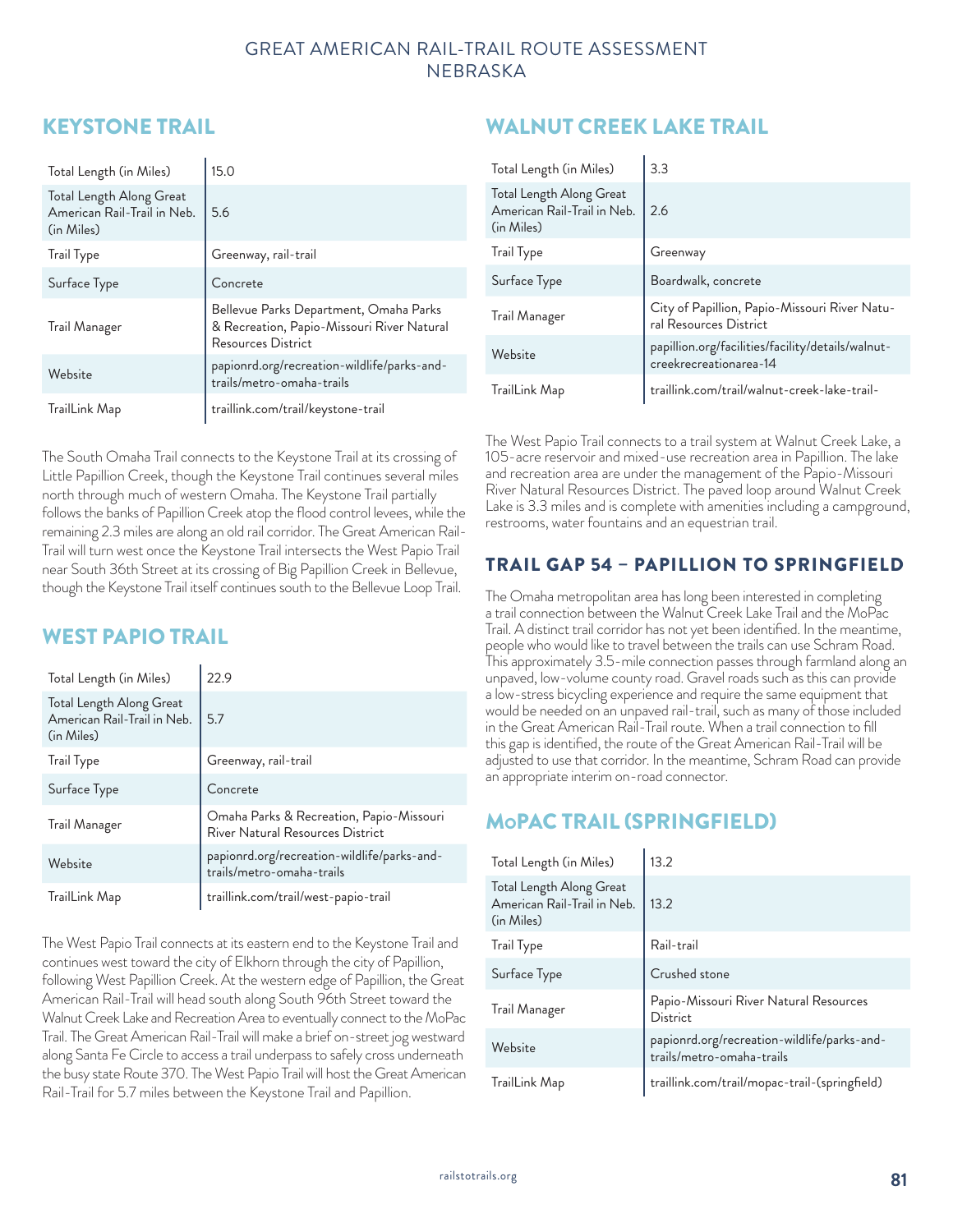The MoPac Trail exists in three segments, starting just north of Springfield to the north and ending in Lincoln to the south and west. Nearly the entire route rests on an abandoned Missouri Pacific Railroad corridor (the MoPac).

**Segment 1** – MoPac Trail (Springfield): Beginning at Schram Road in Omaha, the MoPac Trail heads south along state Route 50 through the town of Springfield, where a former gap in the route between Platteview Road and Main Street was recently completed slightly away from the former MoPac rail line, allowing for uninterrupted off-road travel through Springfield. The MoPac Trail continues along the old rail corridor south of the Platte River, just north of the city of Louisville, where the trail heads west to parallel state Route 31. Once the trail reaches the Platte River at South Bend, there is a trailhead with parking as the trail continues to cross the Platte River over the Lied Platte River Bridge.

**Segment 2** – MoPac East Trail (discussed below).

**Segment 3** – MoPac Trail West (discussed below).

# PLATTE RIVER CONNECTION

| Total Length (in Miles)                                               | 1.5                                                                                                                                |
|-----------------------------------------------------------------------|------------------------------------------------------------------------------------------------------------------------------------|
| Total Length Along Great<br>American Rail-Trail in Neb.<br>(in Miles) | 1.5                                                                                                                                |
| <b>Trail Type</b>                                                     | Rail-trail                                                                                                                         |
| Surface Type                                                          | Crushed stone, concrete                                                                                                            |
| Trail Manager                                                         | Lower Platte South Natural Resources<br>District, Papio-Missouri River Natural<br>Resources District                               |
| Website                                                               | · papionrd.org/recreation-wildlife/parks-and-<br>trails/platteriverbridgetrail<br>· Ipsnrd.org/lied-bridge-platte-river-connection |
| TrailLink Map                                                         | traillink.com/trail/platte-river-connection                                                                                        |

A connection across the Platte River at the village of South Bend, Nebraska, was completed in 2002, using an abandoned Chicago, Rock Island and Pacific Railroad bridge. The bridge across the river is now known as the Lied Platte River Bridge, named after the Lied Foundation, a major contributor to the project. The bridge was heavily damaged by flooding in March 2019. Lower Platte South Natural Resources District and the Papio-Missouri River Natural Resources District collaborated to repair and reopen the bridge to the public in July 2021.

### TRAIL GAP 55 – MoPAC CONNECTOR (SOUTH BEND TO WABASH)

The Lower Platte South Natural Resources District identifies an interim on-road connector between the Platte River Connection and the MoPac East Trail. Bike Walk Nebraska, the Nebraska Trails Foundation and the

Great Plains Trail Network—collectively, the "MoPac Alliance"—recently announced a partnership to close this 9.4-mile gap and make a multiuse trail between Omaha and Lincoln closer to reality. An exact corridor for a trail has not yet been identified, but when one is, it will be an important statewide connection. In January 2022, the MoPac Alliance met with the Cass County Commission, who shared a letter of support for the Alliance to continue working to officially close this gap.

In 2020, the MoPac Alliance was successful in adding bike route signage to an existing on-road interim route to complete this gap and is gaining momentum for an off-street trail alignment.

## MoPAC EAST TRAIL

| Total Length (in Miles)                                               | 20.7                                             |
|-----------------------------------------------------------------------|--------------------------------------------------|
| Total Length Along Great<br>American Rail-Trail in Neb.<br>(in Miles) | 20.7                                             |
| Trail Type                                                            | Rail-trail                                       |
| Surface Type                                                          | Crushed stone                                    |
| Trail Manager                                                         | Lower Platte South Natural Resources<br>District |
| Website                                                               | Ipsnrd.org/mopac-east-trail                      |
| TrailLink Map                                                         | traillink.com/trail/mopac-trail-east             |

The second segment of the MoPac Trail, following the old corridor of the Missouri Pacific Railroad's Omaha Belt Line, travels 20.7 miles between Wabash and Lincoln. This eastern segment of the MoPac Trail is very rural and travels on a crushed stone path through prairie, woodland and farmland. A separate equestrian trail, the Charles L. Warner Equestrian Trail, is provided along the majority of the trail. Here, the MoPac East Trail connects to the MoPac Trail West to make the rest of the voyage into Lincoln.

## MoPAC TRAIL WEST

| Total Length (in Miles)                                               | 6.1                                                                              |
|-----------------------------------------------------------------------|----------------------------------------------------------------------------------|
| Total Length Along Great<br>American Rail-Trail in Neb.<br>(in Miles) | 6.1                                                                              |
| Trail Type                                                            | Rail-trail                                                                       |
| Surface Type                                                          | Concrete, crushed stone                                                          |
| Trail Manager                                                         | Lincoln Parks & Recreation                                                       |
| Website                                                               | lincoln.ne.gov/city/departments/<br>parks-and-recreation/parks-facilities/trails |
| TrailLink Map                                                         | traillink.com/trail/mopac-trail-west                                             |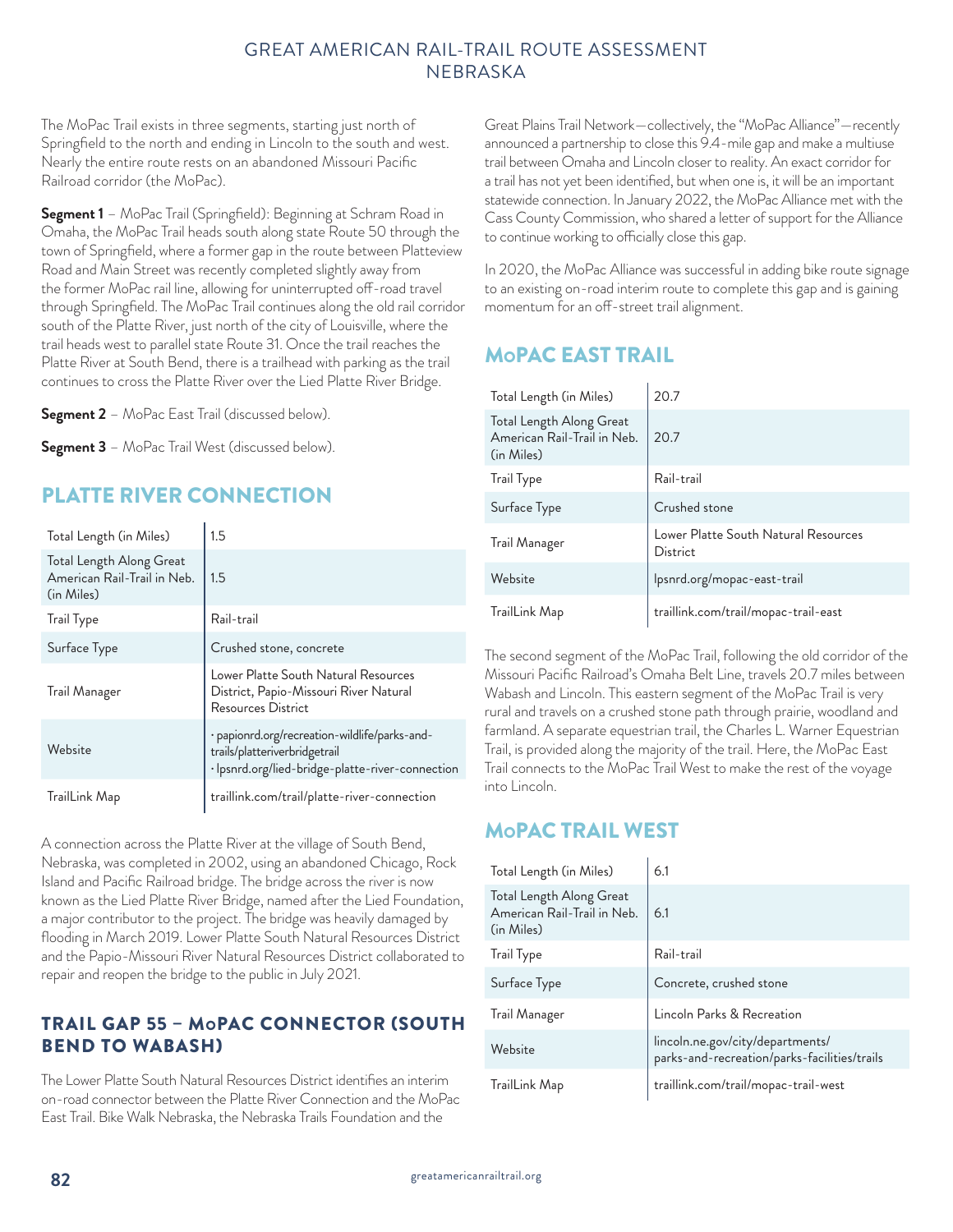The third segment of the MoPac Trail starts at South 84th Street, east of Lincoln, and travels 6.1 miles into downtown Lincoln. The MoPac Trail West travels through many neighborhoods in Lincoln and helps connect the two campuses of the University of Nebraska–Lincoln. The Great American Rail-Trail will head north at North Antelope Valley Parkway—the westernmost terminus of the MoPac Trail—onto the Antelope Valley Trail.

# ANTELOPE VALLEY TRAIL

| Total Length (in Miles)                                               | 2.1                                                                              |
|-----------------------------------------------------------------------|----------------------------------------------------------------------------------|
| Total Length Along Great<br>American Rail-Trail in Neb.<br>(in Miles) | 1.0                                                                              |
| <b>Trail Type</b>                                                     | Greenway                                                                         |
| Surface Type                                                          | Concrete, crushed stone                                                          |
| Trail Manager                                                         | Lincoln Parks & Recreation                                                       |
| Website                                                               | lincoln.ne.gov/city/departments/<br>parks-and-recreation/parks-facilities/trails |
| TrailLink Map                                                         | traillink.com/trail/antelope-valley-trail                                        |

The Antelope Valley Trail runs roughly south to north through downtown Lincoln, with Lincoln High School to the south and Salt Creek to the north. The trail passes Trago Park, Union Park Plaza and the Bob Devaney Center. The Antelope Valley Trail will host the Great American Rail-Trail for 1 mile, connecting the MoPac Trail West to the Salt Creek Levee Trail.

# SALT CREEK LEVEE TRAIL

| Total Length (in Miles)                                               | 4.0                                                                              |
|-----------------------------------------------------------------------|----------------------------------------------------------------------------------|
| Total Length Along Great<br>American Rail-Trail in Neb.<br>(in Miles) | 1.0                                                                              |
| Trail Type                                                            | Greenway                                                                         |
| Surface Type                                                          | Crushed stone                                                                    |
| Trail Manager                                                         | Lincoln Parks & Recreation                                                       |
| Website                                                               | lincoln.ne.gov/city/departments/<br>parks-and-recreation/parks-facilities/trails |
| TrailLink Map                                                         | traillink.com/trail/salt-creek-levee-trail                                       |

The Salt Creek Levee Trail connects a trail along the levee of Salt Creek from its confluence with Oak Creek down to the Jamaica North Trail. The Great American Rail-Trail will utilize the northern mile of the Salt Creek Levee Trail connecting the Antelope Valley Trail to the Oak Lake Connector Trail at a bridge crossing Salt Creek.

# OAK LAKE CONNECTOR TRAIL

| Total Length (in Miles)                                               | 1.4                                                                              |
|-----------------------------------------------------------------------|----------------------------------------------------------------------------------|
| Total Length Along Great<br>American Rail-Trail in Neb.<br>(in Miles) | 0.8                                                                              |
| <b>Trail Type</b>                                                     | Greenway                                                                         |
| Surface Type                                                          | Asphalt                                                                          |
| Trail Manager                                                         | Lincoln Parks & Recreation                                                       |
| Website                                                               | lincoln.ne.gov/city/departments/<br>parks-and-recreation/parks-facilities/trails |
| TrailLink Map                                                         | traillink.com/trail/oak-lake-connector-trail-                                    |

The Oak Lake Connector Trail travels around Oak Lake Park along Charleston and North 1st streets in Lincoln, connecting to a shared-use path along North 1st Street at U.S. 6/Cornhusker Highway. Oak Lake Park provides two parking lots and a restroom facility, as well as walking trails along Oak Lake.

# NORTH 1ST STREET TRAIL

| Total Length (in Miles)                                               | 1.5                                                                              |
|-----------------------------------------------------------------------|----------------------------------------------------------------------------------|
| Total Length Along Great<br>American Rail-Trail in Neb.<br>(in Miles) | 1.5                                                                              |
| <b>Trail Type</b>                                                     | Greenway                                                                         |
| Surface Type                                                          | Concrete                                                                         |
| Trail Manager                                                         | Lincoln Parks & Recreation                                                       |
| Website                                                               | lincoln.ne.gov/city/departments/<br>parks-and-recreation/parks-facilities/trails |
| TrailLink Map                                                         | traillink.com/trail/north-1st-street-trail-                                      |

A shared-use path runs along the length of North 1st Street from U.S. 6/ Cornhusker Highway northwest to Superior Street. The trail is made of concrete and is approximately 10 feet wide, running along the northbound lane of North 1st Street.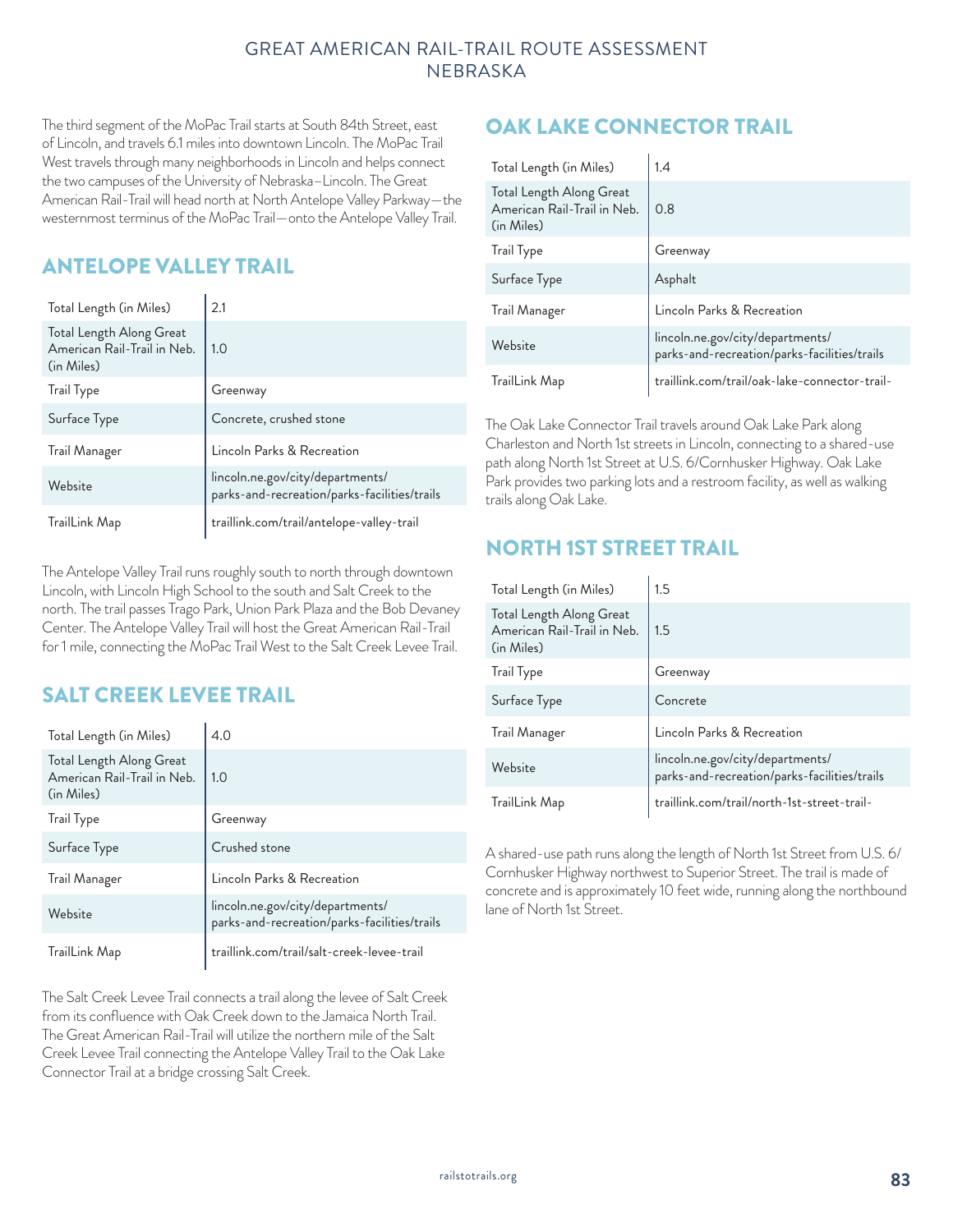# SUPERIOR STREET TRAIL

| Total Length (in Miles)                                               | 4.4                                                                              |
|-----------------------------------------------------------------------|----------------------------------------------------------------------------------|
| Total Length Along Great<br>American Rail-Trail in Neb.<br>(in Miles) | 0.2                                                                              |
| <b>Trail Type</b>                                                     | Greenway                                                                         |
| Surface Type                                                          | Asphalt                                                                          |
| Trail Manager                                                         | Lincoln Parks & Recreation                                                       |
| Website                                                               | lincoln.ne.gov/city/departments/<br>parks-and-recreation/parks-facilities/trails |
| TrailLink Map                                                         | traillink.com/trail/superior-street-trail                                        |

A 0.2-mile section of the Superior Street Trail will host the Great American Rail-Trail between North 1st Street and a connection to the Highlands Trail at Technology Drive in Lincoln. The Superior Street Trail is primarily a commuter route following its namesake thoroughfare from U.S. 6/Cornhusker Highway to the Highlands neighborhood at the western edge of the city.

## HIGHLANDS TRAIL

| Total Length (in Miles)                                               | 2.6                                                                              |
|-----------------------------------------------------------------------|----------------------------------------------------------------------------------|
| Total Length Along Great<br>American Rail-Trail in Neb.<br>(in Miles) | 1.3                                                                              |
| Trail Type                                                            | Greenway                                                                         |
| Surface Type                                                          | Asphalt                                                                          |
| Trail Manager                                                         | Lincoln Parks & Recreation                                                       |
| Website                                                               | lincoln.ne.gov/city/departments/<br>parks-and-recreation/parks-facilities/trails |
| TrailLink Map                                                         | traillink.com/trail/highlands-trail-(ne)                                         |

The Highlands Trail offers a pleasant, 2.6-mile loop through Lincoln's Highlands neighborhood, providing the western link of the series of trails that travels through Lincoln. Those following the Great American Rail-Trail can follow the trail 1.3 miles along West Highland Boulevard and connect north along NW 12th Street to the Highlands Trail's terminus near NW 10th Street.

### TRAIL GAP 56 – LINCOLN TO VALPARAISO

There are no known corridors that could help complete the 17.4-mile gap between the Highlands Trail in Lincoln and the Oak Creek Trail in Valparaiso. There is an active Union Pacific Railroad corridor connecting Lincoln north to Valparaiso with a low traffic density, according to data from the Federal Railroad Administration in 2014.

While a feasible, off-road multiuse trail option between these two trails continues to be explored, a temporary on-road interim connection can be made using various low-volume county roads in Lancaster and Saunders counties.

# OAK CREEK TRAIL

| Total Length (in Miles)                                               | 13.0                                          |
|-----------------------------------------------------------------------|-----------------------------------------------|
| Total Length Along Great<br>American Rail-Trail in Neb.<br>(in Miles) | 13.0                                          |
| <b>Trail Type</b>                                                     | Rail-trail                                    |
| Surface Type                                                          | Crushed stone                                 |
| Trail Manager                                                         | Lower Platte South Natural Resources District |
| Website                                                               | Ipsnrd.org/oak-creek-trail                    |
| TrailLink Map                                                         | traillink.com/trail/oak-creek-trail           |

The Oak Creek Trail occupies a former Union Pacific Railroad corridor between the Nebraska villages of Valparaiso and Brainard. The trail travels 13 miles through Saunders and Butler counties. Across the county line is the tiny community of Loma, where restrooms are located just off the trail near the St. Luke Czech Catholic Shrine in the center of town. An equestrian trail runs adjacent to the Oak Creek Trail for its entire route, and horse trailer parking can be found at the trailheads in Valparaiso and Loma.

## TRAIL GAP 57a – BRAINARD TO COLUMBUS

A 25-mile gap exists between Brainard and Columbus. The rail line on which the Oak Creek Trail was constructed between Valparaiso and Brainard extends northwest for an additional 10.5 miles to David City. The rail line is not officially abandoned and is currently under Nebraska Central Railroad Company ownership, though Federal Railroad Administration data from 2014 shows no rail traffic along this corridor. If this section is ever officially abandoned, Butler County and the local natural resource districts should seek to extend the Oak Creek Trail northwest to David City. As the rail line to David City crosses through the jurisdiction of three natural resource districts (Lower Platte South, Upper Big Blue and Lower Platte North, respectively), a partnership on trail development and management could be pursued.

From David City, an active Nebraska Central Railroad Company line continues north through Columbus, Nebraska, and has a traffic density of two out of five, according to 2014 Federal Railroad Administration data. The bridge crossing into Columbus across the Loup River is slated for reconstruction. RTC and the city of Columbus have advocated for a separated trail to be constructed along the new span of the bridge to accommodate everyday trail users in and around Columbus, as well as long-distance travelers along the Great American Rail-Trail. From the bridge, a trail could connect to a planned extension of the Third Avenue Viaduct Trail, which will head south from its current terminus at 8th Street to just east of the Quail Run Golf Course.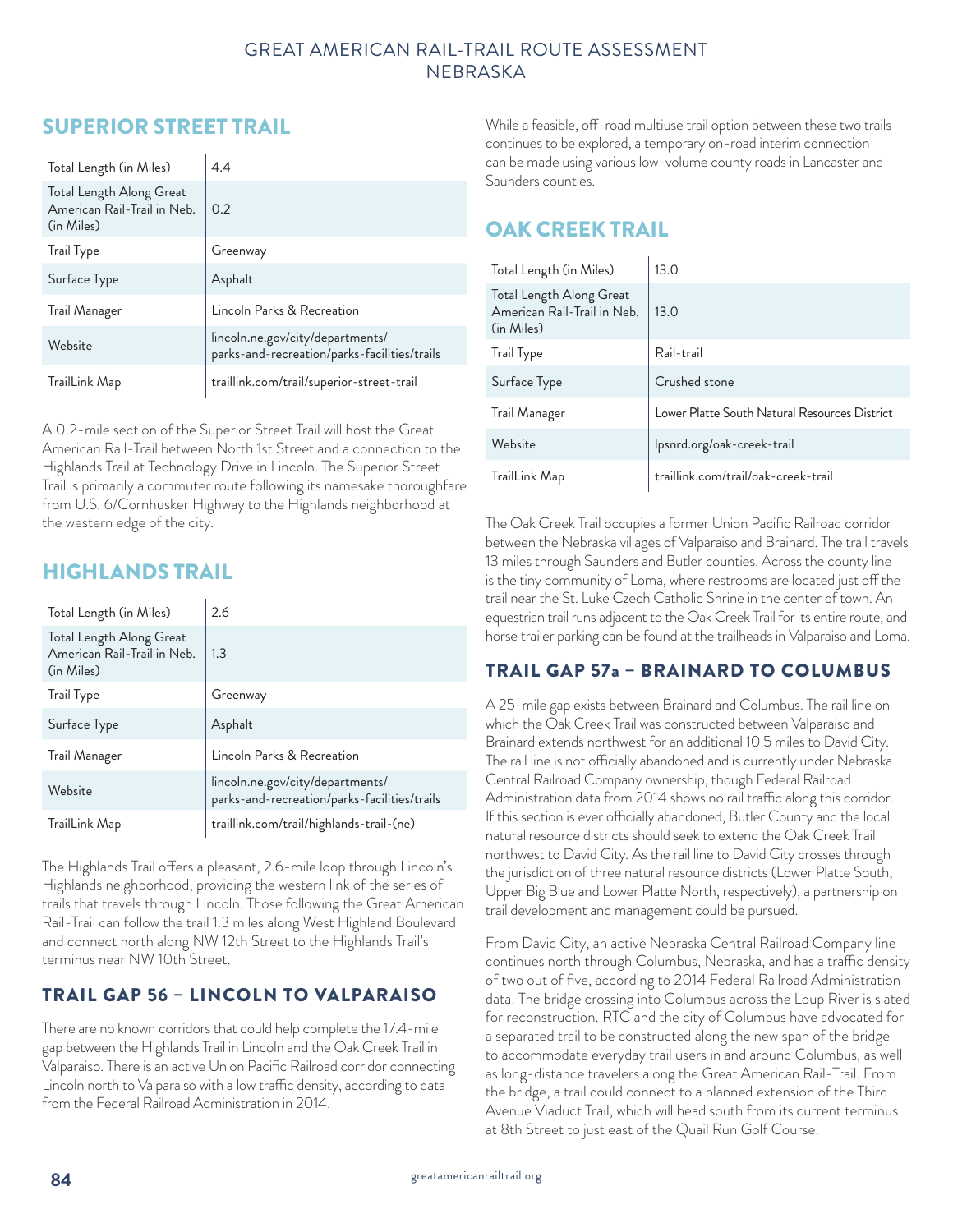# THIRD AVENUE VIADUCT TRAIL

| Total Length (in Miles)                                               | 0.8                                             |
|-----------------------------------------------------------------------|-------------------------------------------------|
| Total Length Along Great<br>American Rail-Trail in Neb.<br>(in Miles) | 0.8                                             |
| Trail Type                                                            | Greenway                                        |
| Surface Type                                                          | Concrete                                        |
| Trail Manager                                                         | City of Columbus                                |
| Website                                                               | columbusnetrails.com                            |
| TrailLink Map                                                         | traillink.com/trail/third-avenue-viaduct-trail- |

The 3rd Avenue viaduct was an infrastructure project decades in the making. Prior to its completion, travelers heading north or south along 3rd Avenue between 8th Street and U.S. 30 were forced to cross a tangle of Union Pacific Railroad tracks at street level. The finished viaduct, which opened in August 2018, includes a concrete path between 8th and 19th streets (just south of U.S. 30), ensuring safe passage over the tracks for drivers, bicyclists and pedestrians. The trail is part of a trail network in Columbus known as CART (Columbus Area Recreational Trails).

### TRAIL GAP 57b – COLUMBUS

The city of Columbus and CART are working together to complete a network of trails through Columbus, including an approximately 3.9-mile connection between the Third Avenue Viaduct Trail and the Robert White Trail. The new connection would follow 3rd Avenue north and the existing canal northwest before intersecting with the Robert White Trail at the Lake Babcock Reservoir.

## ROBERT WHITE TRAIL

| Total Length (in Miles)                                               | 1.5                                    |
|-----------------------------------------------------------------------|----------------------------------------|
| Total Length Along Great<br>American Rail-Trail in Neb.<br>(in Miles) | 1.5                                    |
| Trail Type                                                            | Greenway                               |
| Surface Type                                                          | Crushed stone                          |
| Trail Manager                                                         | City of Columbus                       |
| Website                                                               | columbusnetrails.com                   |
| TrailLink Map                                                         | traillink.com/trail/robert-white-trail |

In Columbus, the Robert White Trail runs 1.5 miles between 18th Avenue/ Monastery Road and the start of the Bob Lake Trail at the intersection of 65th and 68th streets. The trail follows the southern shore of Lake Babcock for its duration.

## BOB LAKE TRAIL

| Total Length (in Miles)                                               | 1.2                                |
|-----------------------------------------------------------------------|------------------------------------|
| Total Length Along Great<br>American Rail-Trail in Neb.<br>(in Miles) | 1.2                                |
| Trail Type                                                            | Greenway                           |
| Surface Type                                                          | Crushed stone                      |
| Trail Manager                                                         | City of Columbus                   |
| Website                                                               | columbusnetrails.com               |
| TrailLink Map                                                         | traillink.com/trail/bob-lake-trail |

The Bob Lake Trail runs 1.2 miles between the northern terminus of the Robert White Trail at 65th and 68th streets, south of 83rd Street. The trail follows the southwestern shore of Lake Babcock for part of its route.

## TRAIL GAP 57c – COLUMBUS TO NORFOLK

The city of Columbus plans to construct a trail extending from the Bob Lake Trail westward along the canal to at least 63rd Avenue. From 63rd Avenue, the trail would continue north toward Norfolk. 2014 data from the Federal Railroad Administration lists a local Nebraska Central Railroad Company rail line to Norfolk as active, but shows no rail traffic along the corridor. If this section is ever officially abandoned, local natural resource districts should seek to transform it into a trail as well. Alternative options, including low-volume county roads, should be explored in the meantime to make this 44.4-mile connection in the interim.

# COWBOY RECREATION AND NATURE TRAIL

| Total Length (in Miles)                                               | 218.7                                                      |
|-----------------------------------------------------------------------|------------------------------------------------------------|
| Total Length Along Great<br>American Rail-Trail in Neb.<br>(in Miles) | 218.7                                                      |
| <b>Trail Type</b>                                                     | Rail-trail                                                 |
| Surface Type                                                          | Concrete, crushed stone                                    |
| Trail Manager                                                         | Nebraska Game and Parks Commission                         |
| Website                                                               | · outdoornebraska.gov/cowboytrail<br>· bikecowboytrail.com |
| TrailLink Map                                                         | traillink.com/trail/cowboy-recreation-and-<br>nature-trail |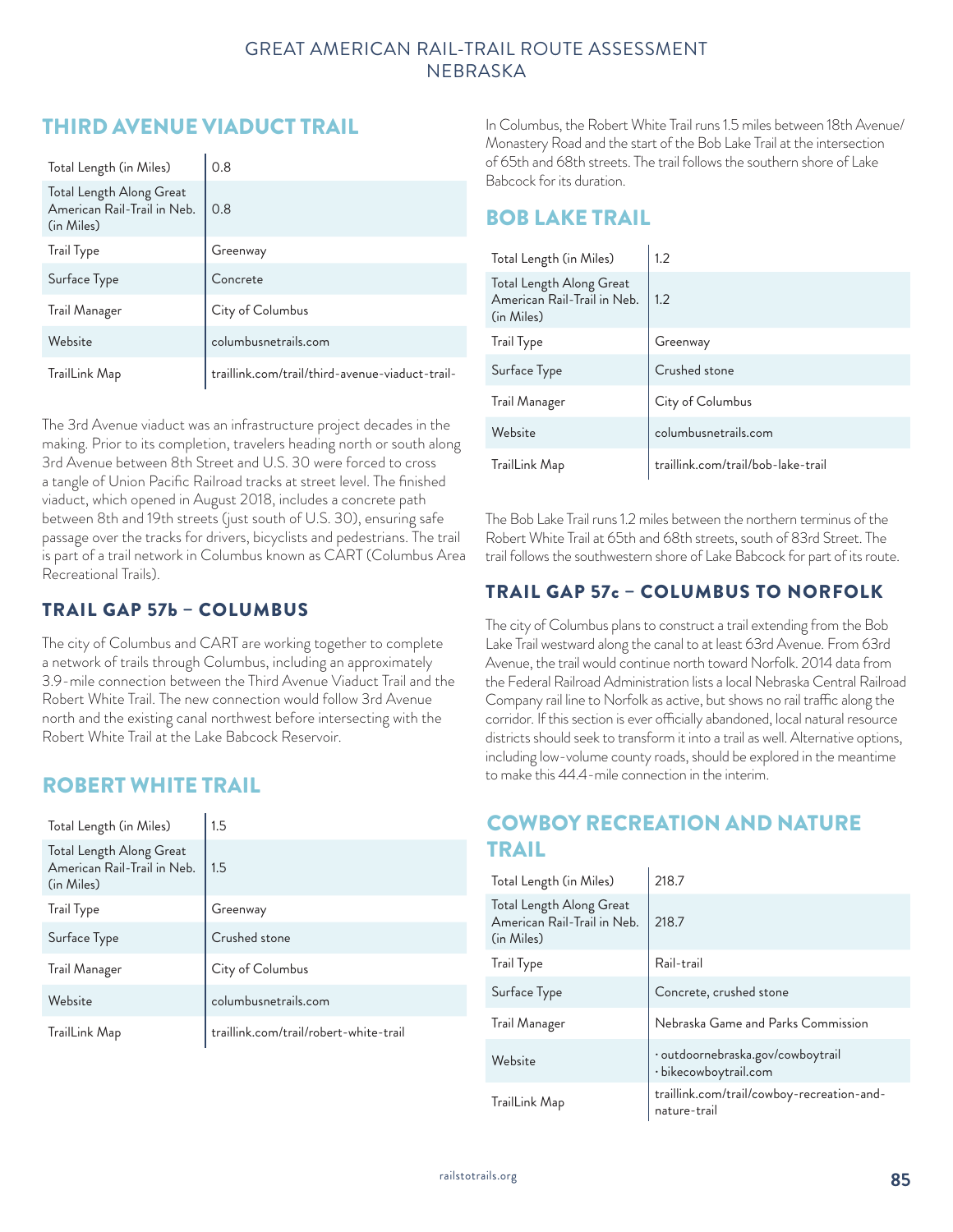The Cowboy Recreation and Nature Trail ("Cowboy Trail") is one of the country's longest rail-trails. The Cowboy Trail was designated as a National Recreational Trail as part of the National Park Service's National Trails System in 2001. When it is fully complete, the trail will extend more than 300 miles between the cities of Norfolk and Chadron. Two segments of the Cowboy Trail are currently complete:

**Segment 1** – 202.1 miles between Norfolk and Valentine.

**Segment 2** – 16.6 miles between Gordon and Rushville.

The Cowboy Trail was created when a major corridor of the Chicago and North Western Transportation Company (originally part of the Fremont, Elkhorn and Missouri Valley Railroad) was abandoned in 1992. RTC purchased the railroad right-of-way and donated it to the state of Nebraska. The Nebraska Game and Parks Commission now owns the entire corridor between Norfolk and mile marker 400, about 5 miles east of downtown Chadron.

Maintenance of the Cowboy Trail has historically been underfunded at the state level. This situation leaves parts of the Cowboy Trail in rough but passable shape, particularly as the trail passes through the more remote sections of completed trail on the western end.<sup>5</sup> The trail has not been entirely resurfaced since it was first completed in the late 1990s, and short sections could be rough from washboarding. LB981 was introduced to the Nebraska Legislature in January 2022. It would provide a dedicated maintenance fund of \$15 million for the Nebraska Game and Parks Commission to support ongoing maintenance of the Cowboy Trail and other trails within the commission's purview outside of specific state parks.

Flooding in the spring of 2019 severely damaged portions of the Cowboy Trail, with repair costs estimated to top \$7.7 million. The Nebraska Game and Parks Commission has applied for funding from the Federal Emergency Management Agency as well as elected state officials to complete the necessary repairs.

#### TRAIL GAP 58 – COWBOY RECREATION AND NATURE TRAIL EXTENSION (VALENTINE TO GORDON)

The Nebraska Game and Parks Commission owns a former rail corridor between the existing trailheads in Valentine and Gordon that was never officially surfaced as part of the Cowboy Trail. The commission has been hesitant to complete construction on this 90-mile section of trail until dedicated and stable funding is made available by the Nebraska Legislature for ongoing operations and maintenance of the entire Cowboy Trail.

Between Valentine and Merriman (approximately 61 miles), the bridges are decked and the remaining activities to open the trail include mowing, grading and surfacing with crushed stone. Ballast and railroad ties are still present on the remaining 30 miles between Merriman and Gordon, and the Nebraska Game and Parks Commission is preparing to remove the ballast when resources allow. The bridges along the section between Merriman and Gordon still need to be decked as well. Completing the entire Cowboy Trail will go a long way toward making the Great American Rail-Trail a reality and providing economic development assistance to the small towns that settled along the former rail corridor.<sup>6</sup>

### TRAIL GAP 59a – COWBOY RECREATION AND NATURE TRAIL EXTENSION (RUSHVILLE TO CHADRON)

Cowboy Trail West Inc. is working to complete the western 25.2 miles of the Cowboy Trail from Rushville to mile marker 400, east of Chadron. Cowboy Trail West completed and maintains the existing western section of the Cowboy Trail between Gordon and Rushville in Sheridan County. In September 2018, the Nebraska Game and Parks Commission offered Cowboy Trail West \$350,000 in Recreational Trails Program funds for trail development. In partnership with the commission, Cowboy Trail West will use the funds to upgrade the surfacing of the existing trail section and extend it westward toward Hay Springs.

### TRAIL GAP 59b – COWBOY TRAIL CONNECTION (CHADRON)

The Northwest Nebraska Trails Association (NNTA) is working closely with the city of Chadron and Nebraska Northwestern Railroad to complete roughly 6.4 miles of trail to connect the end of the Cowboy Trail at mile marker 400 into downtown Chadron. Nebraska Northwestern Railroad has issued an easement for a rail-with-trail along the active rail line to complete this gap, and NNTA and the city of Chadron have entered into a memorandum of understanding agreement for the eventual completion and management of the trail. Engineering documents were completed in 2021, and NNTA and the city of Chadron are currently raising funds for trail construction. The Nebraska Game and Parks Commission has awarded NNTA a \$350,000 Recreational Trails Program grant for trail development.

 $^{\rm 5}$  Cowboy Trail West Inc. provides the labor to maintain the section between Gordon and Rushville, using materials provided by the Nebraska Game and Parks Commission. RTC provided a Doppelt Family Trail Development Fund grant in 2017 to Cowboy Trail West Inc. for trail surfacing in this western section of the trail.

<sup>&</sup>lt;sup>6</sup> The 2004 Nebraska Trail Development Plan notes that "the Nebraska Game and Parks Commission may consider leasing the land to adjacent landowners, with a clear contractual provision that the land is to return to NGPC control when necessary for trail development."